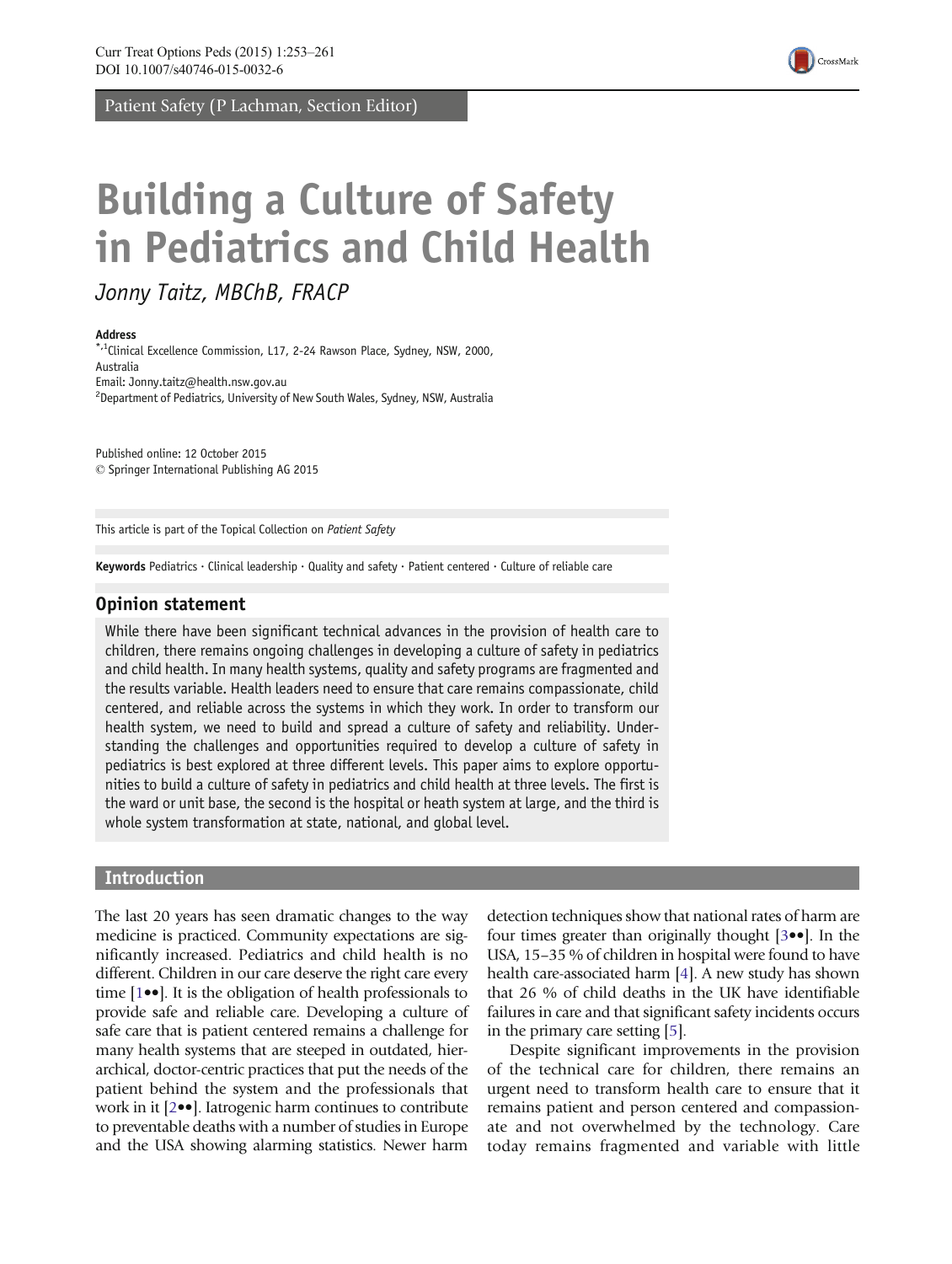regard to established guidelines and protocols [\[6\]](#page-8-0). For the health system to change, we need a new breed of clinical pediatric leaders with a system-wide approach [\[1](#page-7-0)••]. They will have to be outcome focused, data driven, and passionate about the need for a safe and reliable system that cares for our children.

In order to transform our health system, we need to build a culture of safety. Understanding the challenges

and opportunities required to develop a culture of safety in pediatrics is best explored at three different levels. This paper aims to explore opportunities to build a culture of safety in pediatrics and child health at three levels. The first is the ward or unit base, the second is the hospital or health system at large, and the third is whole system transformation at a state, national, or global level.

# Care at bedside—the micro-system level

The key to good, high-quality, reliable care is still at the bedside (Table 1). That is where the children are and it is where care is delivered. The cornerstone of developing a culture of safe care at the unit level is the ability to monitor and mitigate adverse events. The most well-known mechanism is the mortality and morbidity meeting. However, new strategies such as standardized chart review are emerging. They can enhance the traditional mortality and morbidity meetings by picking up more safety events [[7](#page-8-0)] . There are different methodologies to investigate poor outcomes and adverse events. Root cause analysis (RCA) can be used to investigate significant adverse events, explore system issues in the department, and develop a set of recommendations to help prevent the significant event from happening again [\[8](#page-8-0)].

Strong local leadership remains the key to developing effective and safe systems at the local unit level [\[9](#page-8-0)••]. However, strong clinical leadership needs to be augmented by empowering local clinicians to develop improvement capability at the front line [\[10](#page-8-0)•]. A key factor in developing a safe culture is finding, nurturing, and mentoring clinical champions. Engage clinicians in local improvement activities and assist them with QI training opportunities, skilled teachers as part of the QI faculty, and a focused training curriculum for quality and patient safety [\[11\]](#page-8-0). The best way to progress improvement at the local, clinical micro-system level is to find a local clinical problem worth solving. The

#### Table 1. Care at bedside—the micro-system

- Adverse event management
- Standardized chart review
- Morbidity and mortality meetings
- Incident investigation, e.g., RCA
- Enhance capability of front line clinicians
- Find clinical champions
- Local QI training
- QI improvement as part of unit culture
- QI curriculum for clinicians
- Safety walk rounds
- Medication safety programs
- Situational awareness and huddles
- Unit clinical handover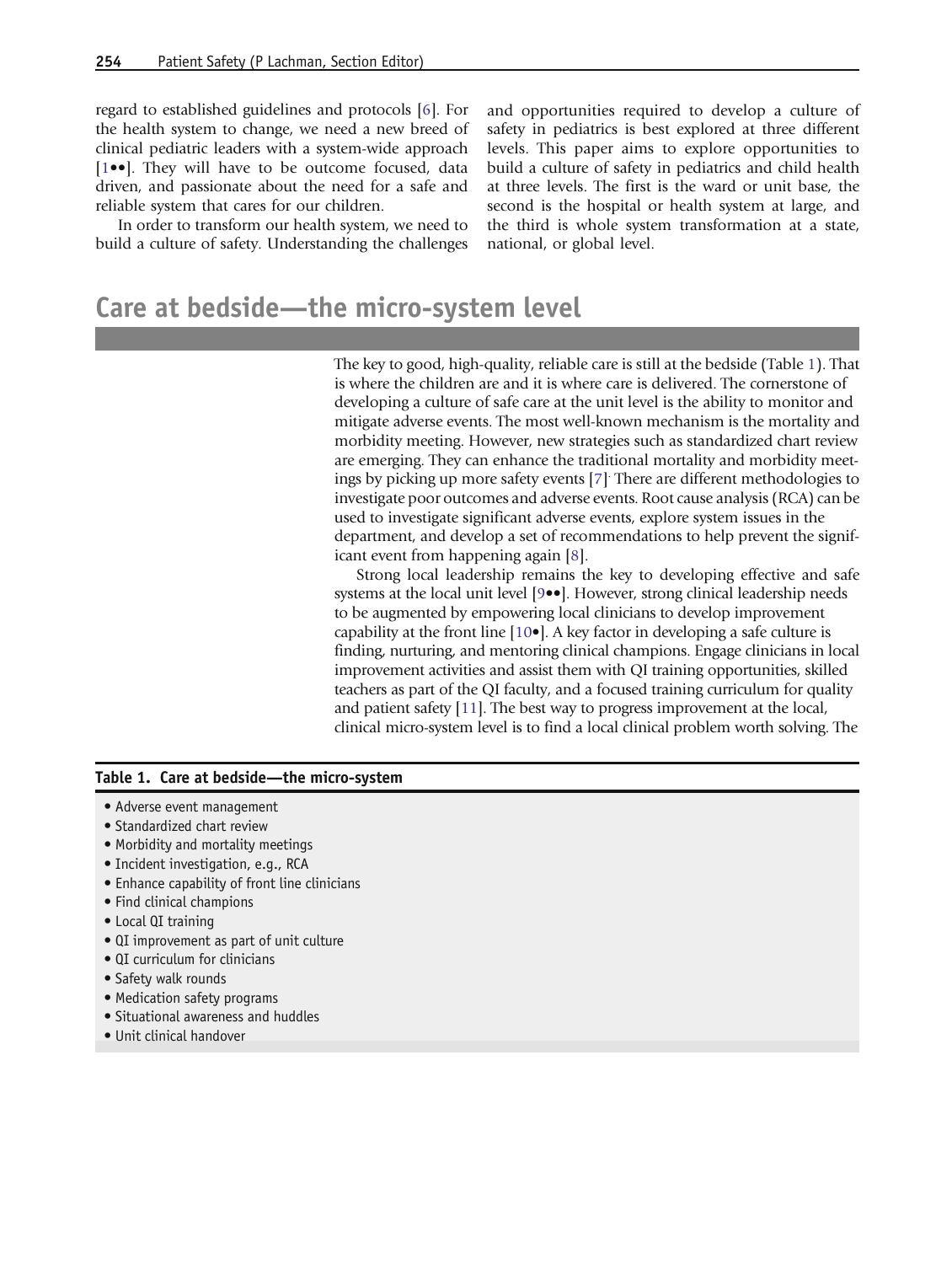head of department should encourage their clinical champions to develop an appropriate multi-disciplinary team and ensure that the team has the support of the hospital executive to progress the quality improvement work. Key to success is to ensure that the local quality improvement project align with hospital and departmental priorities. The suggested model for improvement is the wellknown PDSA cycle. Plan-Do-Study-Act cycles allow clinicians to introduce smallscale changes and then test the effect of the change and refine the changes further as required [\[8\]](#page-8-0). It is important to make involvement in QI, a key part of the unit culture. Aim for early wins and celebrate success as a unit. Encourage QI activities by tying them to academic promotion and career progression in the unit.

Clinical leaders need to be visible and to lead for safety. Safety walk rounds in neonatal or pediatric intensive care units or general children's wards have been shown to be highly effective in promoting a safer place to deliver and receive care [[12,](#page-8-0) [13](#page-8-0)]. The walk rounds are an excellent opportunity to improve communication between the unit leaders and front line staff. It allows for open, real-time discussion about potential adverse events and promotes a transparent, safer culture in the local unit. The culture or climate of a unit has been shown to influence patient safety outcomes ([http://www.health.org.uk/publications/](http://www.health.org.uk/publications/measuring-safety-culture/) [measuring-safety-culture/](http://www.health.org.uk/publications/measuring-safety-culture/)).

At a local unit level, medication errors remain the most likely adverse event to occur. Children are at a much greater risk of medication errors than adults. A large-scale review found medication errors in children's units to range from 5 to 27 % with an average of 10 %. Errors occurred in prescribing, dispensing, and administration of medication [[14](#page-8-0)]. It would be difficult to develop a culture of safety at a local pediatric level without focusing on medication safety and developing strategies to reduce medications errors, especially those that result in harm to children. There are many strategies that can be employed at the local unit level to reduce medication errors; however, a novel concept showing promise is that of the consultant led ward round checklist to improve pediatric prescribing [\[15](#page-8-0)]. Early results show that the check and correct checklist leads to an improvement in the quality of prescribing. Insisting on a consultant led check and correct ward round sends a clear message to front line clinicians that safe prescribing is a clear priority of the unit leadership and an essential component of a safe and reliable local unit culture.

Clinical handover is a well-established tool that improves communication and reduces error. It will be addressed further in section two. However, a newer concept in health care is that of situational awareness. This is about mindfulness of the environment and anticipating potential future problems such as deteriorating patients. In health care, this situational awareness can be implemented via the unit-based huddle. Recent research has shown that huddles can increase clinical accountability, enhance collective awareness of harm, and improve collegiality among staff from different clinical backgrounds [\[16](#page-8-0)].

# Care at the hospital macro-system level

Pediatric units and wards do not exist in isolation (Table 2). They are clinical micro-systems that coexist as part of a bigger hospital and health system [\[17\]](#page-8-0). In order to transform a hospital macro-system, it is essential to have highfunctioning micro-systems at the unit level. There is only so much that they can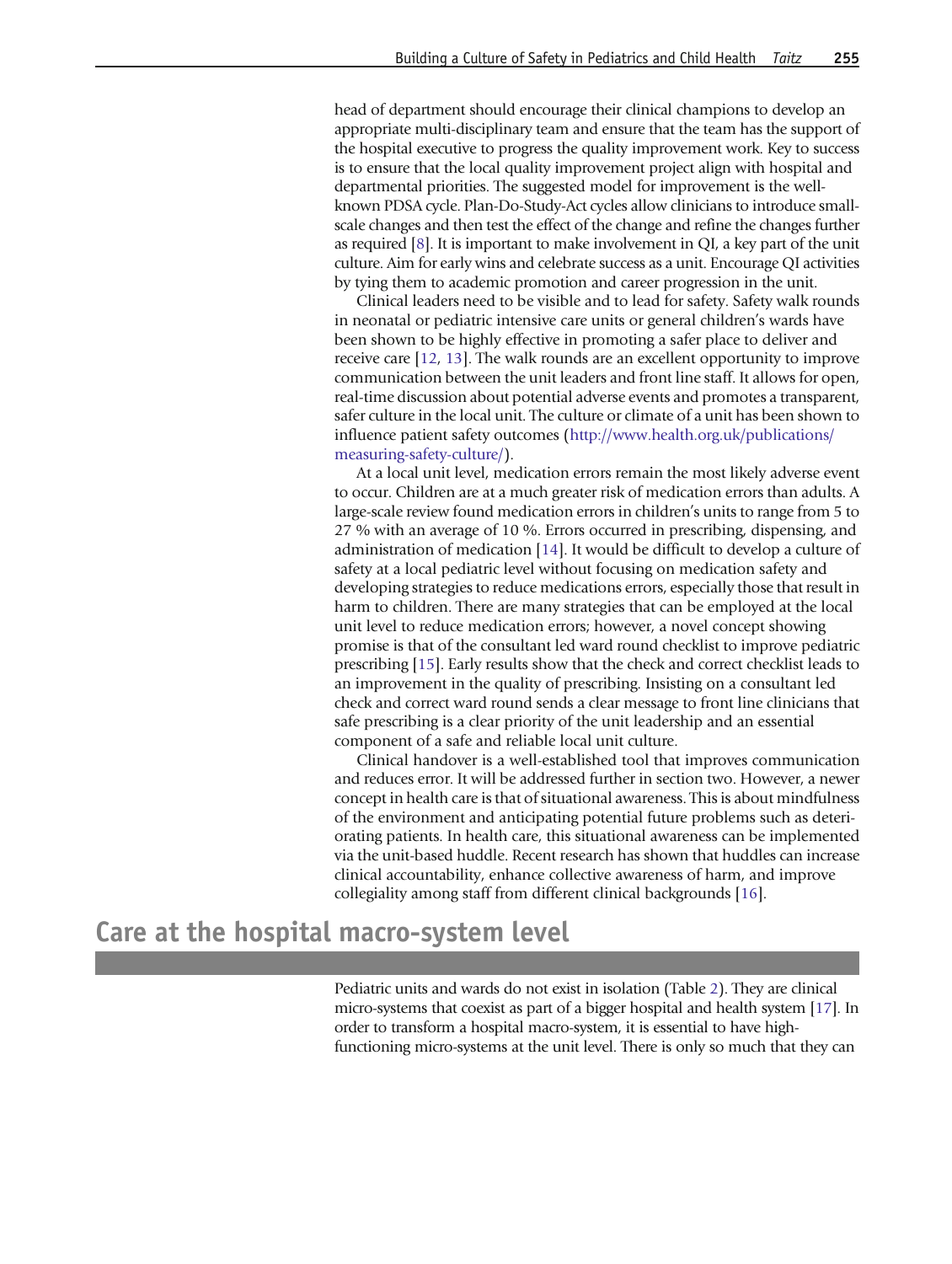#### Table 2. Care at the hospital macro-system level

- Serious incident review program
- Standardized hospital clinical handover
- Meaningful outcome data to drive change
- Staff engagement strategies
- Management of deteriorating patients
- Clinical emergency response system
- Child and family-centered care
- Open disclosure framework
- Antimicrobial stewardship

achieve at a local unit level to develop a safe culture. In the absence of a broad hospital organizational culture that strives for safety and reliability, local units will not progress to their full safety and quality potential. Hospital executives, board members, and clinical leaders need to develop a governance structure that has system-wide oversight and accountability for all patient safety matters [[18](#page-8-0)–[20](#page-8-0)].

The hospital executive should set up a serious incident review committee where all serious events across the entire hospital or health system are reviewed, trended, and graded according to severity. It should take accountability for ensuring that the actions and recommendations arising from the various investigations are implemented in a timely manner. Membership should not be limited to senior doctors. The committee needs to have broad skill mix including nursing, allied health, and junior medical staff to ensure that incidents are reviewed from a multi-disciplinary framework. Engaging with clinical staff is crucial in developing a safer culture. Hospital executives need to develop an appropriate range of relevant data to drive change. The data should be meaningful outcome-based data. It should also be easy to interpret by clinical staff without an advanced degree in statistics. Too many executives focus on access metrics and process measures. These are important but are over-emphasized in relation to clinical outcome measures. Child health professionals care about the clinical outcomes of the children they look after. A culture of safety should ensure that they should have robust, timely data that can act as a feedback loop on their performance [\[21](#page-8-0)].

Communication errors are common in the complex health systems in which we work. Many staff now work in shifts which means that clinical handover is vital to ensure that a patient's care is not compromised by a change in staff or team. While huddles and situational awareness should be unit based, hospital and health systems should ensure that there is a highly reliable hospital-wide handover process. The handover is critical, as it requires transfer of clinical information and responsibility between teams. A recent study in 23 US hospitals [\[21](#page-8-0)] showed that a standardized handover process could significantly reduce handover failures from a baseline of 25 % to just fewer than 8 %. Ideally, the handover process or bundle needs to be embedded within the electronic medical record.

Children in acute care settings deteriorate in a predictable manner for the most part. Careful examination of their observation chart will almost always show a stepwise deterioration in their clinical parameters. This is the thinking behind a clinical emergency response system that includes standardized track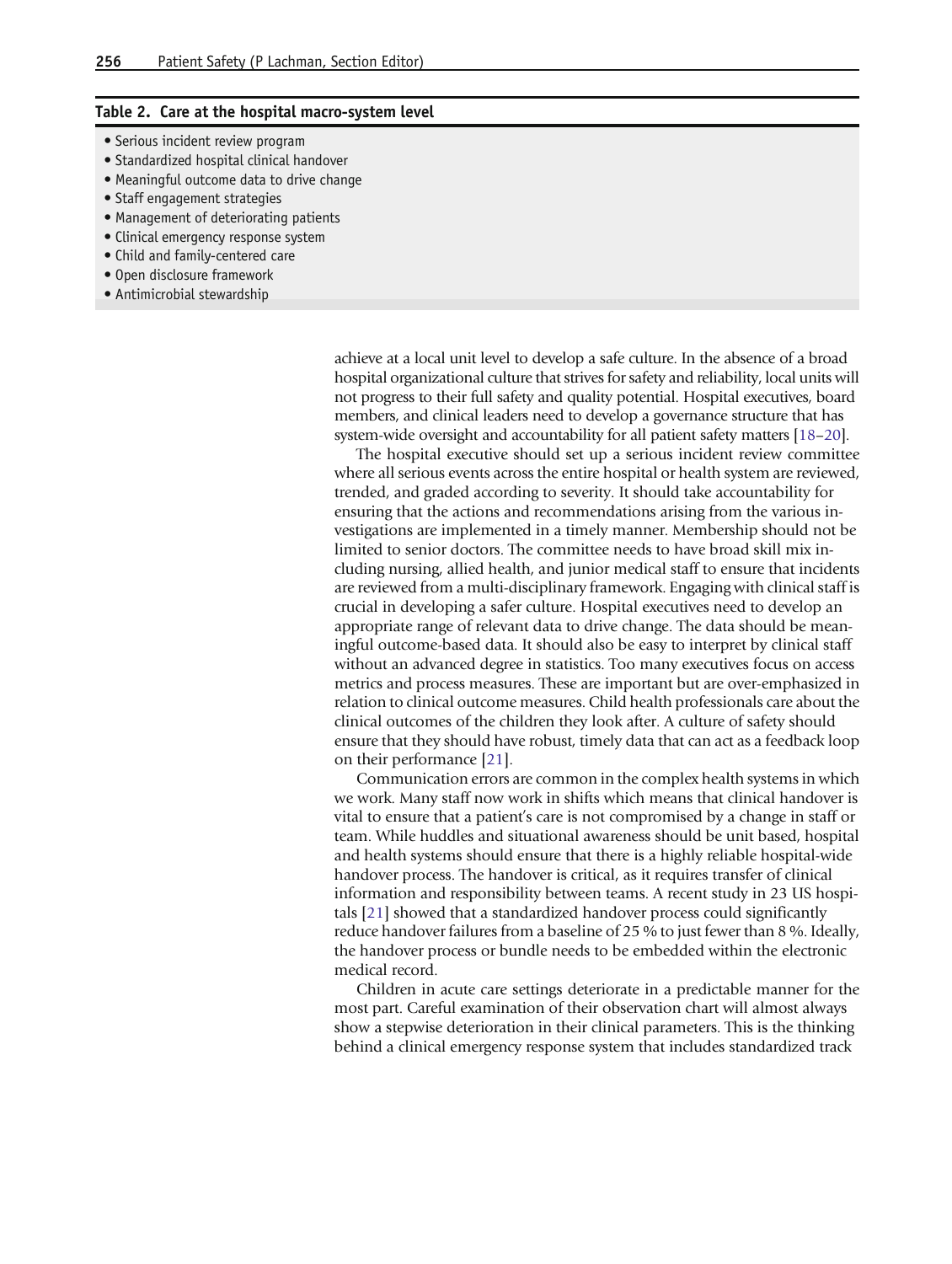and trigger age appropriate observation charts and a well-resourced and trained rapid response team [\(www.cec.health.nsw.gov.au/programs/betweentheflags\)](http://www.cec.health.nsw.gov.au/programs/betweentheflags) [[22](#page-8-0)]. Rapid response teams are still controversial for some pediatricians. Part of the difficulty is in measuring their success in improving outcomes and reducing harm to children. In adults out of ICU, arrests are thought to be a useful measure; however, given that there are so few cardiac arrests in children, this measure has far less usefulness in pediatrics.

A funded, equipped, and embedded appropriate clinical emergency response system is a cornerstone of a safe culture. However, the rapid response team should also be able to be activated by members of the child's family. Parents know their child best and can recognize signs of potential deterioration. A recent study on family-activated rapid response teams showed that families activating the rapid response team were not a burden on responders. Families, like clinicians, most commonly called the rapid response team as a result of concerns of clinical deterioration. Another reason for activating the team was poor communication between the teams and the family or a perceived dismissive response from the team towards a family's concerns [\[23](#page-8-0)].

The understanding of a patient's (parents' and the child's) perspective of patient safety is absolutely critical. After all, they are at the very forefront of care and their perceptions can provide valuable real-time feedback on the safety culture of a hospital or health system [\[24](#page-8-0)]. However, developing a safe culture in pediatrics has to be more than just addressing patient feedback about their perceptions of care or adhering to a so-called "child centered care" philosophy. Families and children have to be at the center of the care process and many of the components of care that we provide will have to be redesigned to be child friendly so that they truly meet the needs of the child and their family [\[10](#page-8-0)•, [25](#page-8-0)]. In a safe culture, patient feedback on their experience of care and their perspective on safety will provide a highly useful complement to traditional patient safety outcomes and indicators that we measure. Health care is complex and sometimes we, as clinicians, make mistakes. In the past, these mistakes were often ignored and a culture of secrecy prevailed. A hospital or health system has to ensure that when a mistake leads to harm, a clinician is trained and willing to apologize and make a full open disclosure to the family. The disclosure has to be accompanied by an explanation of how the incident or adverse event occurred and how it will be investigated and mitigated. Open disclosure is designed to provide a framework that assists clinicians and managers in having open discussions with patients and their families. Only an open and honest atmosphere can contribute to a safe culture in pediatrics [[26\]](#page-8-0). In NSW, the Clinical Excellence Commission has recently updated its open disclosure policy. The new program builds on the existing experience and increases the focus on improving communication between children, their family, and health care staff. A new CEC open disclosure handbook has been formulated, and a novel, simulation-based education program using actors has been introduced for health care staff ([www.cec.health.nsw.gov.au/programs/open-disclosure\)](http://www.cec.health.nsw.gov.au/programs/open-disclosure).

The appropriate use of antimicrobials is an essential part of a hospital's patient safety program. Hospital executives should ensure that a robust program of antimicrobial stewardship is implemented across the system, which they manage. Such a program should use clinical champions to drive an evidence-based program that enhance appropriate selection, duration, and timely cessation of antimicrobial therapy [\[27](#page-8-0), [28](#page-8-0)]. A key strategy in reducing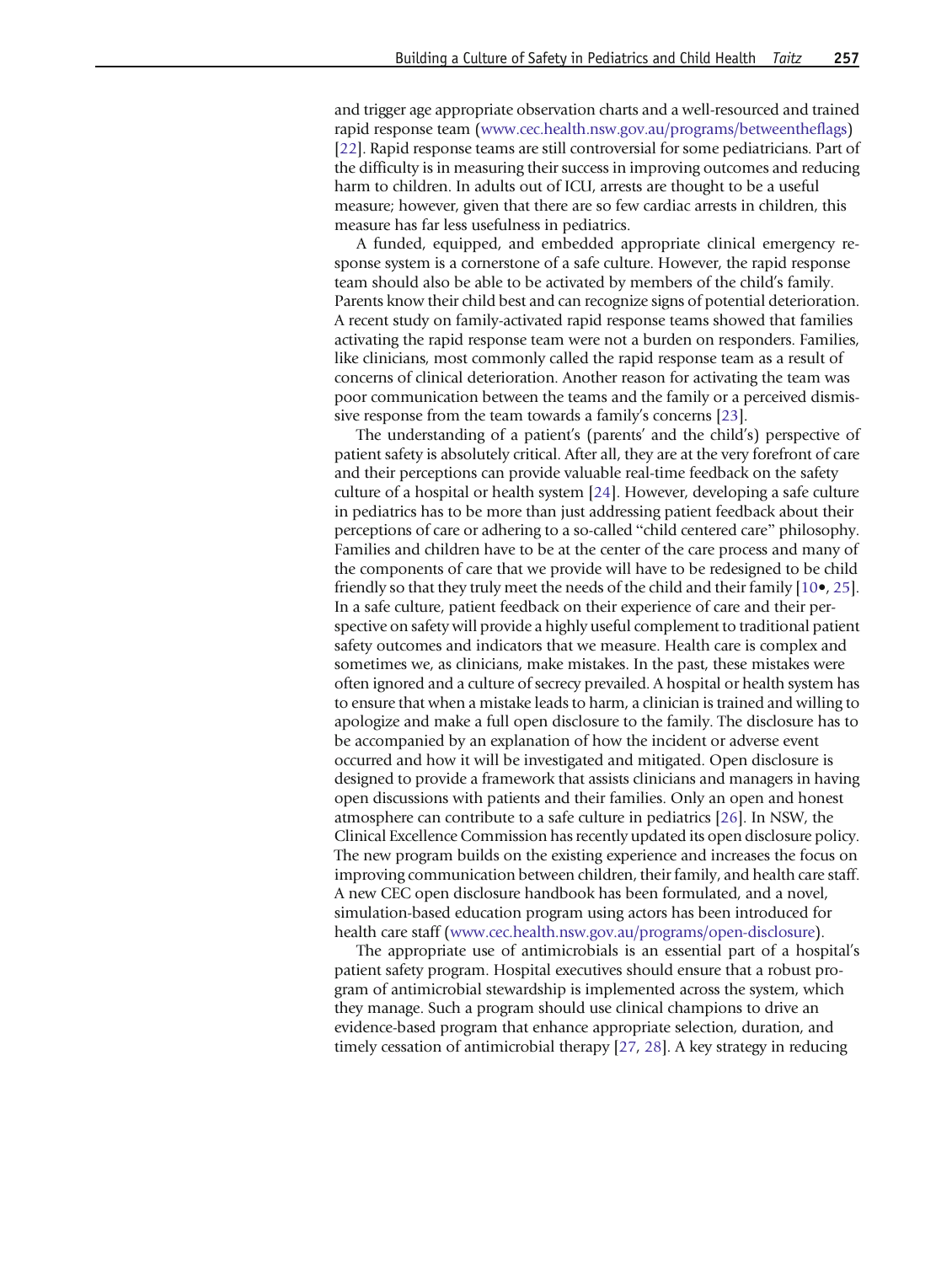antibiotic resistance and toxicity in children is to have a comprehensive nosocomial surveillance program supported by well-developed antimicrobial and anti-fungal stewardship principles.

# Care at the system-wide level

The final part of this paper will review a number of exciting and innovative programs that extend beyond hospitals and health systems to state and national large-scale transformation (Table 3). These programs offer a glimpse of the potential that programs spread at scale can contribute to a national and global culture of safety in pediatrics and child health. A recent study [[29\]](#page-8-0) has highlighted some of the essential characteristics required for successful largescale transformation. The key components compromise effective leadership, engaging clinicians, and close collaboration with children and their families.

As mentioned earlier, a key component of a safe hospital culture is a robust clinical emergency response system that is able to recognize and respond to deteriorating patients. In New South Wales, Australia, the Clinical Excellence Commission has pioneered a large state-wide program named "Between the Flags." The Pediatric BTF program [\(www.cec.health.nsw.gov.au/programs/](http://www.cec.health.nsw.gov.au/programs/betweentheflags) [betweentheflags](http://www.cec.health.nsw.gov.au/programs/betweentheflags)) [\[22\]](#page-8-0) was launched in 2011. It consisted of six age appropriate track and trigger observation charts and a locally trained and resourced rapid response team. The exact composition of the team varies in keeping with the size and complexity of each facility. The program is now deeply embedded across all 220 facilities in NSW, and as a result, every child has their observations plotted on the same color-coded observation chart. This reduced variation is a great bonus for rotating junior medical staff and nursing staff. It also allows for large-scale evaluation across the state. A program based on the same set of principles called VICTOR has now also been rolled out in the state of Victoria, Australia. Other states in Australia as well as overseas are looking to the principles and lessons learned from BTF and VICTOR as they go about implementing their own deteriorating patient programs.

Another promising program being rolled out across 12 hospitals in England is the SAFE Program—Situational Awareness for Everyone. It has recently launched under the auspices of the Royal College of Pediatrics and Child Health. Over the course of 2 years, it aims to transform care by reducing preventable deaths and harm in pediatric facilities in England [[30\]](#page-8-0). The program will aim to introduce new models of care as well as embed the previously discussed huddle concept. The huddle technique allows frank discussions between clinical and non-clinical staff with the aim of recognizing and

#### Table 3. Care at the system-wide level (national and international)

- Large-scale transformation—Between The Flags, Victor, Sepsis Kills
- Situational awareness programs—SAFE
- Medication safety, e.g., Meds IQ
- Standardized medication charts, e.g., Pediatric National Inpatient Medication Chart
- Pediatric collaboration and national alliances, e.g., MIST, Solutions for Patient Safety
- International trigger tool methodology
- Global Collaboration—Pediatric International Patient Safety and Quality Community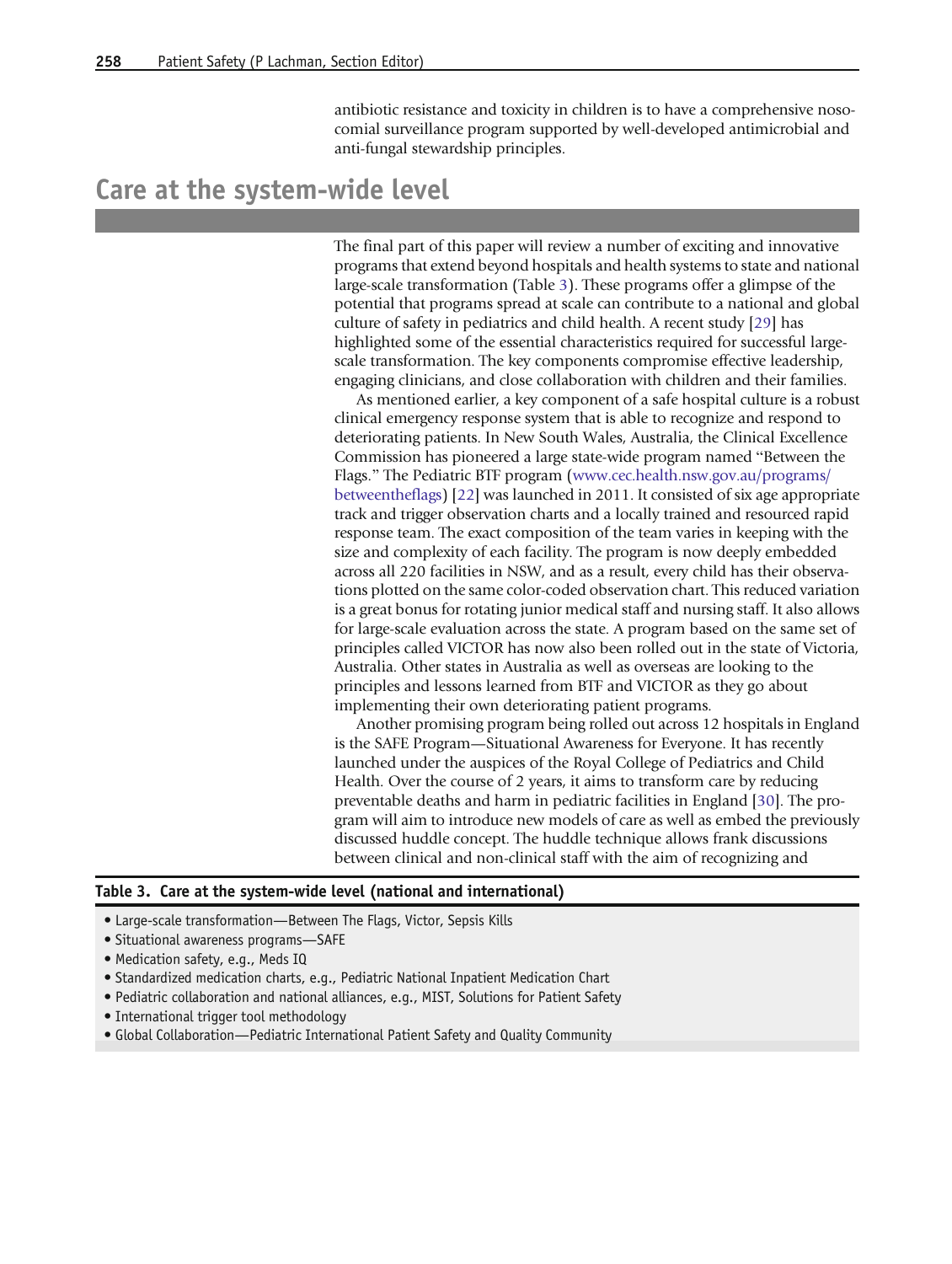preventing deteriorating patients. The SAFE program hopes to embed a safety culture in England so that pediatric safety outcomes are similar to the best performing countries in Europe.

The RCPCH is also involved in another exciting initiative involving medication safety. As documented, earlier medication errors in children represents a significant cause of harm. Meds IQ [\(www.medsiq.org\)](http://www.medsiq.org/) is a new website that aims to share best practice in medication safety by bringing together improvement projects and quality tools as a free online educational resource. By pooling resources and sharing lessons learned, MEDS IQ has the potential to reduce medication errors across the UK and indeed the world.

The Pediatric National Inpatient Medication chart in Australia [\(www.](http://www.safetyandquality.gov.au/ourwork/medication) [safetyandquality.gov.au/ourwork/medication\)](http://www.safetyandquality.gov.au/ourwork/medication) is another example of a national initiative contributing to a safer pediatric culture at scale. The PNIMC was developed 6 years ago under the guidance and leadership of the Australian Commission on Safety and Quality in Health Care. It aimed to reduce variation among pediatric prescribers as prior to the introduction of the PNIMC, all hospitals and states had their own suite of medication charts. The chart has resulted in national standardization of medication charts across an entire country regardless of whether the charts are used electronically or are paper based. It means that every child has their medication charted on the same chart regardless of which hospital they are admitted to or state that they reside in.

Pediatric collaborative networks are multi-site clinical networks that allow clinical teams to learn from each other in a non-competitive, supportive environment. The aim is to test changes that improve quality and safety, learn from each others collective experience, and implement and spread successful changes that work [\[31\]](#page-8-0). The Solutions for Patient Safety collaborative in the USA is a network of 80 hospitals that share a vision that no child will be harmed while under their care. Competition between hospitals is put aside so that successes and failures are shared openly by all participants allowing them all to become safer ([www.solutionsforpatientsafety.org\)](http://www.solutionsforpatientsafety.org/). Another current example of collaboration is the Making it Safer Together—"MIST" pediatric patient safety collaborative. The collaborative is an open form among an alliance of hospitals in the UK that aims to share ideas for caring for children in a safer way [\(www.mist.org\)](http://www.mist.org/). Each unit collects data on a certain aspect of care with the aim for each organization to improve their own safety scores year on year.

Learning from adverse events is crucial to developing a safe culture. In NSW, the Clinical Excellence Commission has recently set up a children and young person's RCA committee. The committee mirrors the highly successful NSW state RCA committee [\[32](#page-8-0)]. It reviews all RCA investigations that have resulted from high level significant harm in children. The aim is to classify, aggregate, and disseminate the trends arising from serious adverse events. In this way, clinicians can be close to real-time feedback on the key emerging safety trends in children's health care across the state of NSW. Safety programs can then be designed to meet the needs of the most pressing safety concerns.

Adverse event reporting only captures a small percentage of actual safety events. Pediatric trigger tools have been found to be more effective than traditional incident management systems [[3](#page-7-0)••, [4](#page-8-0), [33,](#page-8-0) [34\]](#page-8-0). In the UK, the UK Pediatric Trigger Tool (UKPTT) has been developed as a way to measure harm in admitted pediatric patients [\[35\]](#page-8-0). The study, although retrospective, showed that there is a significant and measurable level of harm occurring to pediatric patients in the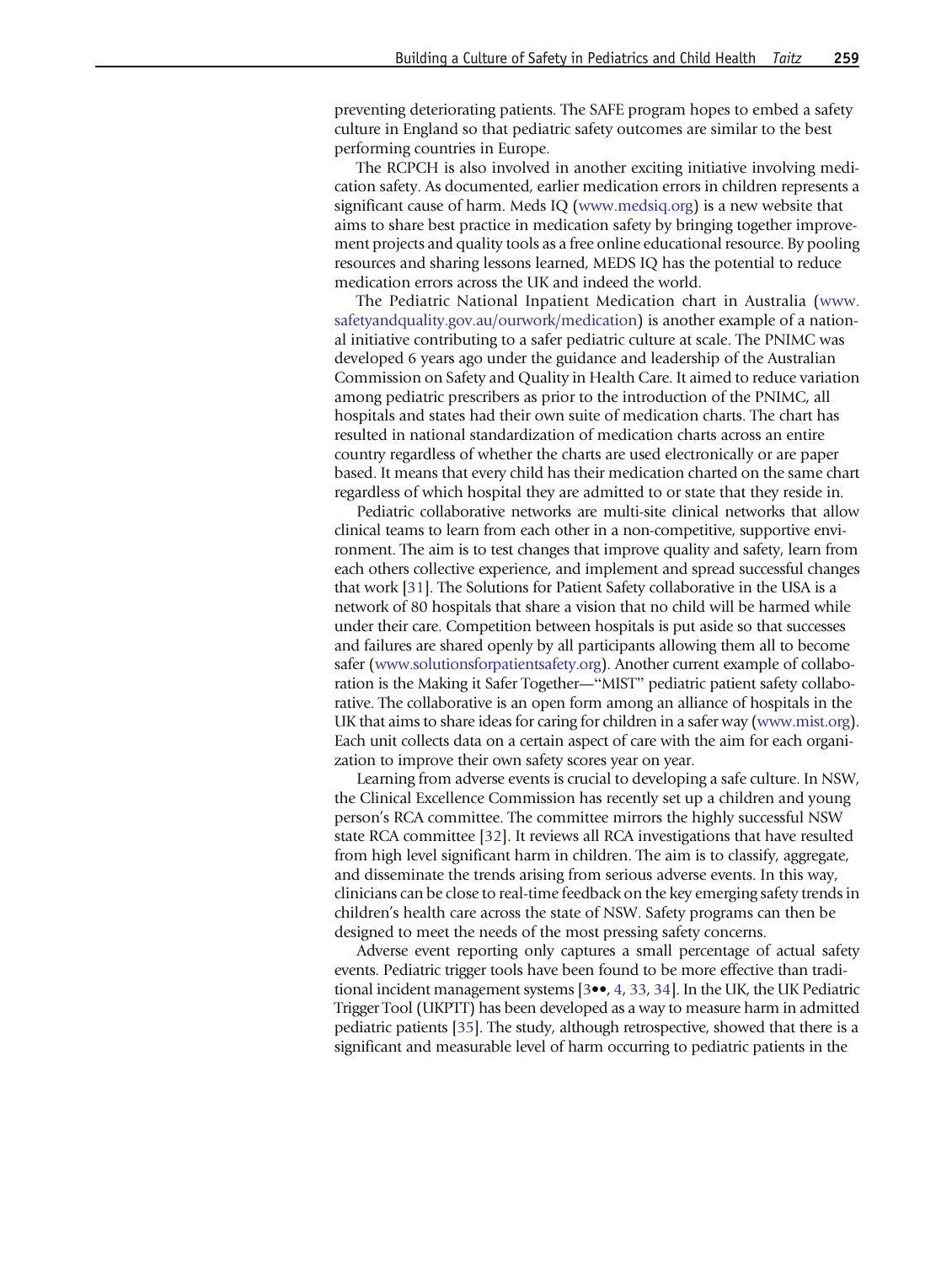<span id="page-7-0"></span>UK. The challenge going forward is for all countries to adopt similar trigger tool methodology to obtain a clearer sense of the levels of harm experienced by children admitted to hospitals in their countries. It is difficult to build a global culture of pediatric safety without a robust mechanism for measuring harm, collaborating on data, and sharing solutions and lessons learned.

One such organization that is taking up the challenge of global collaboration is PIPSQC. The Pediatric International Patient Safety and Quality Community is an informal international collaborative of professionals who share a passion for pediatric safety and quality ([www.pipsqc.org](http://www.pipsqc.org/)). The aim of PIPSQC is to allow interaction across organizational, geographical, and international boundaries. Its mission is to hasten the delivery of safe health care to children worldwide. In order to achieve this mission, PIPSQC aims to stimulate interaction among members and member institutions and enable members to learn from one another through the sharing of best practice and generate tangible, measurable improvements in global patient safety.

# Conclusion

The challenge to build a culture of safety in pediatrics and child health continues. To date, significant progress at a unit, hospital, national, and global level has been made. This paper has highlighted some key emerging themes and successes to date. It is up to the new generation of pediatric leaders to collaborate to ensure that the many challenges are met. The focus must always remain on the children that we care for as they deserve the very best and safest care possible.

# Compliance with Ethics Guidelines

#### Conflict of Interest

Jonny Taitz declares that he has no conflict of interest.

#### Human and Animal Rights and Informed Consent

This article does not contain any studies with human or animal subjects performed by any of the authors.

### References and Recommended Reading

Papers of particular interest, published recently, have been highlighted as:

- Of importance
- Of major importance
- 1.•• Lachman P, Runnacles J, Dudley J. Equipped: overcoming barriers to change to improve quality of care. Arch Dis Child Educ Pract Ed.  $2015;100(1):13-8.$

This paper highlights the obligation that health professionals need to provide reliable and safe care to all children all of the time. The key is developing systems to do this.

2.•• Lachman P. Redefining the clinical gaze. BMJ Qual Saf. Online first 2 August 2014.

Healthcare can be made safer by making child centered care and the safety of patients the key to developing a high reliable systems approach.

3.•• Stockwell D, Bisarya H, Claasen D, et al. A trigger tool to detect harm in pediatric inpatient settings. Pediatrics. 2015;135(6):1593-4.

Harm occurs at high rates in children and the trigger tool methodology provides the best way to understand how much harm is happening to children in hospital.